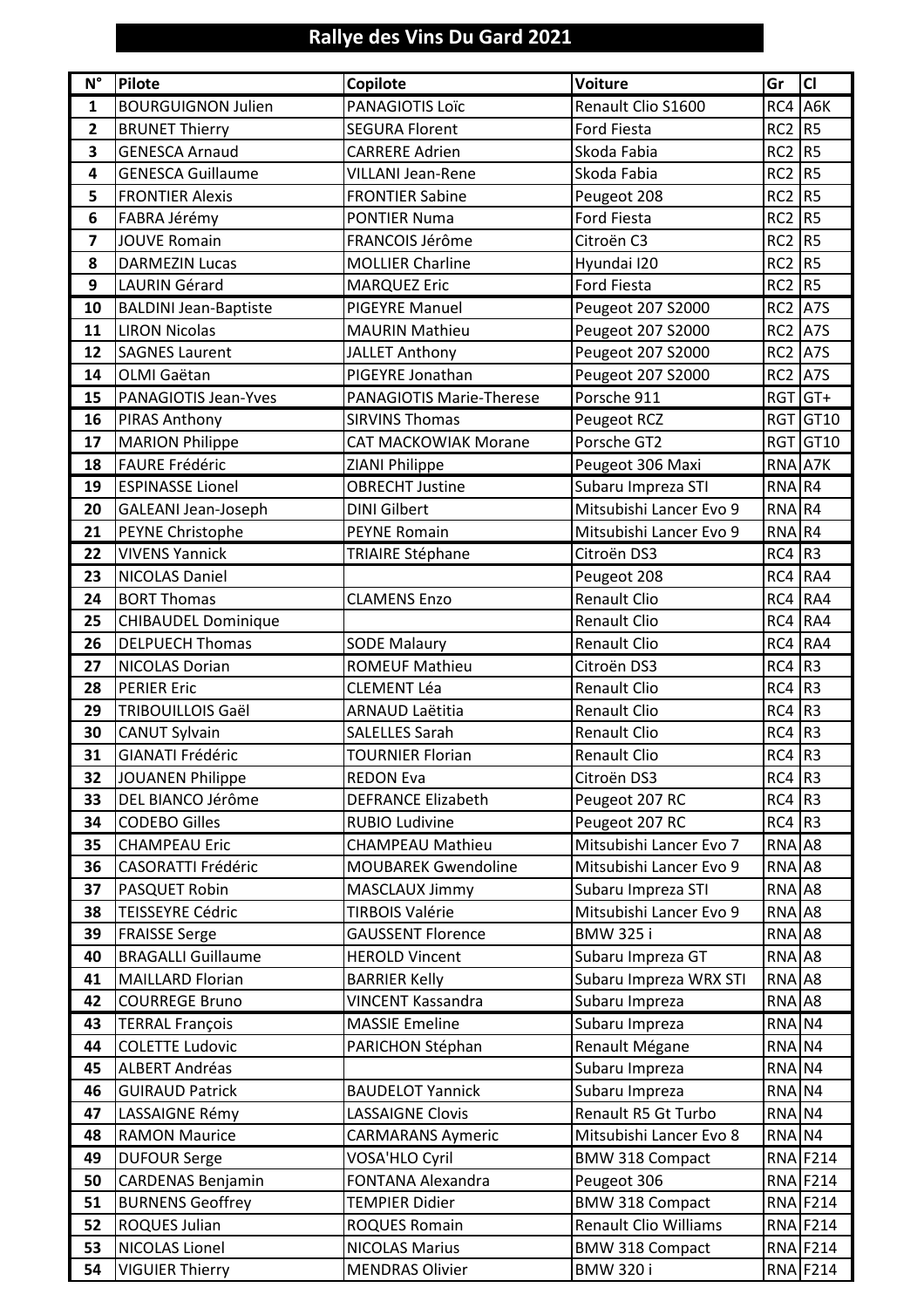| 55  | <b>BARBERA Frédéric</b>                          | <b>BUGIANI Tony</b>                               | Renault 11 Turbo                    |          | <b>RNA F214</b> |
|-----|--------------------------------------------------|---------------------------------------------------|-------------------------------------|----------|-----------------|
| 56  | <b>ALAUZUN Julien</b>                            | <b>CONTI Gabriel</b>                              | Peugeot 206                         |          | RNA F214        |
| 57  | <b>TUCOULAT Alexandre</b>                        | <b>TUCOULAT Vincent</b>                           | <b>Renault Clio Williams</b>        |          | <b>RNA F214</b> |
| 58  | <b>CHABAL Ghyslain</b>                           | <b>BAILLOU Frédéric</b>                           | Peugeot 205                         |          | <b>RNA F214</b> |
| 59  | <b>GRANDE Jonathan</b>                           | <b>GUIRADO Sandrine</b>                           | Renault Clio                        |          | <b>RNA F214</b> |
| 60  | <b>CURE Gérard</b>                               | ROUX-SABLIER Frédéric                             | Citroën Xsara                       |          | <b>RNA F214</b> |
| 61  | <b>LANCIOLI Christophe</b>                       | <b>BAGNOL Harmonie</b>                            | Peugeot 206                         |          | RNA F214        |
| 62  | <b>GUILLAUME Frédéric</b>                        | <b>BURON Bastien</b>                              | Peugeot 206 16S                     |          | RNA F214        |
| 63  | <b>TANCI Pierre</b>                              | <b>MALET Sébastien</b>                            | Peugeot 306 16S                     |          | <b>RNA F214</b> |
| 64  | <b>REGHESSA Daniel</b>                           | REGHESSA Kévin                                    | Renault Clio                        |          | RNA F214        |
| 65  | <b>LASSAIGNE Marc</b>                            | <b>NOEL Linda</b>                                 | Renault R5 Gt Turbo                 |          | RNA F214        |
| 66  | <b>BENECH Emmanuel</b>                           | SCIUME Jérôme                                     | Renault Clio                        |          | RNA F214        |
| 67  | <b>ROQUE Thibaud</b>                             | <b>CLAUDEL Estelle</b>                            | Peugeot 205 GTI                     |          | <b>RNA F214</b> |
| 68  | <b>DEVULDER Ludovic</b>                          | <b>LEGRIS Corentin</b>                            | <b>Renault Clio RS</b>              |          | <b>RNA F214</b> |
| 69  | LOUBAUD Marcel                                   | <b>CASTAGNE Frédéric</b>                          | <b>BMW 320i</b>                     |          | <b>RNA F214</b> |
| 70  | <b>BOUCHER Benoît</b>                            | <b>CHABRIER Anne-Lise</b>                         | Opel Kadett GSI                     |          | RNA F214        |
| 71  | <b>BERTRAND Romain</b>                           | <b>LAVOISIER Franck</b>                           | <b>Renault Clio</b>                 |          | <b>RNA F214</b> |
| 72  | <b>COUDERC Romain</b>                            | <b>CAMMARES Marie</b>                             | Renault Clio                        |          | <b>RNA F214</b> |
| 73  | <b>BALTOLU Pierre-Paul</b>                       |                                                   | Peugeot 106                         | RC4 A6K  |                 |
| 74  | JOUINES Rémi                                     | <b>PELAMOURGUES Marine</b>                        | Renault Clio                        | RC5 RA5  |                 |
| 75  | RICO Benjamin                                    | <b>DUTEURTRE Kévin</b>                            | Renault Clio                        | RC5 RA5  |                 |
| 76  | PUEYO Florent                                    | <b>ROUCHE Nathalie</b>                            | Peugeot 208                         | $RC4$ R2 |                 |
| 77  | <b>LEBORNE Bastien</b>                           | <b>ARCUCCI Anne</b>                               | Citroën C2 R2 Max                   | $RC4$ R2 |                 |
| 78  | <b>GUIBERT LOÏC</b>                              | <b>BERENGIER Clement</b>                          | Citroën C2                          | $RC4$ R2 |                 |
| 79  | DELOCHE Jérôme                                   | <b>BOUVERON Johan</b>                             | Citroën C2                          | $RC4$ R2 |                 |
| 80  | <b>BLANC David</b>                               | RAUZIER Alban                                     | Peugeot 208                         | $RC4$ R2 |                 |
| 81  | <b>SAILLAT Yohan</b>                             | PALMA Karine                                      | Peugeot 208                         | $RC4$ R2 |                 |
| 82  | SERAFINO Giovanni                                | DAMBROSIO Jeffrey                                 | Renault Clio 16S                    | $RC4$ A7 |                 |
| 83  | <b>ANDRE Michaël</b>                             | <b>CHABOURLIN Maxence</b>                         | Renault Clio Williams               | $RC4$ A7 |                 |
| 84  | <b>VILANOVA Teddy</b>                            | LOBE Jean Baptiste                                | Peugeot 206                         | $RC4$ A7 |                 |
| 85  | <b>BONNET Cédric</b>                             | <b>BLACHAS Cindy</b>                              | Renault Clio RS                     | $RC4$ A7 |                 |
| 86  | <b>CERPEDES Kévin</b>                            | <b>AMBLARD Catherine</b>                          | <b>Renault Clio</b>                 | $RC4$ N3 |                 |
| 87  | <b>TRIBOUILLOIS Warren</b>                       | <b>BENNIZA Romain</b>                             | Renault Clio Ragnotti               | $RC4$ N3 |                 |
| 88  | <b>DEGEORGES David</b>                           | <b>DUTRUEL Valérie</b>                            | Renault Clio                        | RC4 N3   |                 |
| 89  | <b>EGEA Mickaël</b>                              | <b>BASSO Maeva</b>                                | Renault Clio Ragnotti               | RC4 N3   |                 |
| 90  | <b>BAUER Christophe</b>                          | <b>DOURDOU Anne</b>                               | Renault Clio Ragnotti               | $RC4$ N3 |                 |
| 91  | <b>FAURE Michaël</b>                             | LEVEQUE Elsa                                      | Renault Clio RS                     | $RC4$ N3 |                 |
| 92  | <b>FERRIER Jonathan</b>                          | <b>LLORET Alicia</b>                              | Peugeot 206 RC                      | $RC4$ N3 |                 |
| 93  | <b>LAMBERT Guillaume</b>                         | LEFEBVRE Julien                                   | Renault Clio Ragnotti               | RC4 N3   |                 |
| 94  | <b>VIDAL Sylvain</b>                             | <b>VIDAL Nicolas</b>                              | Renault Clio Ragnotti               | $RC4$ N3 |                 |
| 95  | PALLA Cédric                                     | <b>GIULIANELLI Franck</b>                         | Peugeot 206 RC                      | $RC4$ N3 |                 |
| 96  | ZAPPACOSTA Nathanael                             | JIMENEZ Anthony                                   | <b>Renault Clio</b>                 | $RC4$ N3 |                 |
| 97  |                                                  |                                                   |                                     |          |                 |
|     | <b>MALHAUTIER Ludovic</b>                        | <b>CHAPELLE Simone</b>                            |                                     |          | RC4 F213        |
| 98  | <b>BOUCHINDHOMME Julien</b>                      | <b>TOUBERT Frédéric</b>                           | Peugeot 106 16S<br>Honda Civic      |          | RC4 F213        |
| 99  |                                                  | <b>VIGNES Guillaume</b>                           |                                     |          | RC4 F213        |
| 100 | VELAY Michaël<br><b>SALINAS Romain</b>           | <b>BOUVIER Vincent</b>                            | Peugeot 106<br>Citroën Saxo         |          | RC4 F213        |
| 101 | <b>REXACH Benoît</b>                             | REXACH-AMBROSIONI Eva                             | Peugeot 106                         |          | RC4 F213        |
| 102 | <b>BLACHERE Yann</b>                             | <b>LEGAL Joris</b>                                | Honda Civic                         |          | RC4 F213        |
| 103 | <b>BONNET Frédéric</b>                           | <b>LAFONT Alexis</b>                              | Citroën Saxo                        |          | RC4 F213        |
| 104 | <b>ALBIN Tom</b>                                 | <b>ARENAS Tom</b>                                 |                                     |          | RC4 F213        |
| 105 | <b>BRETAIRE Thomas</b>                           | <b>BOUCHAUD Léa</b>                               | Peugeot 206 XS                      |          | RC4 F213        |
| 106 | <b>RIAC Patrick</b>                              | <b>LANG Florian</b>                               | Peugeot 205                         |          | RC4 F213        |
| 107 |                                                  |                                                   | Peugeot 306 S16                     |          |                 |
| 108 | <b>GIRAUD Lucien</b><br><b>REYNAUD J J Marie</b> | <b>GAILLARD Pauline</b><br><b>MANEN Christian</b> | Peugeot 205 GTI<br>Lotus Elise MK 1 | RGT GT9  | RC4 F213        |
| 109 | <b>GOUT Jonathan</b>                             | JOUANNE Julien                                    | Citroën Saxo                        | $RC4$ A6 |                 |